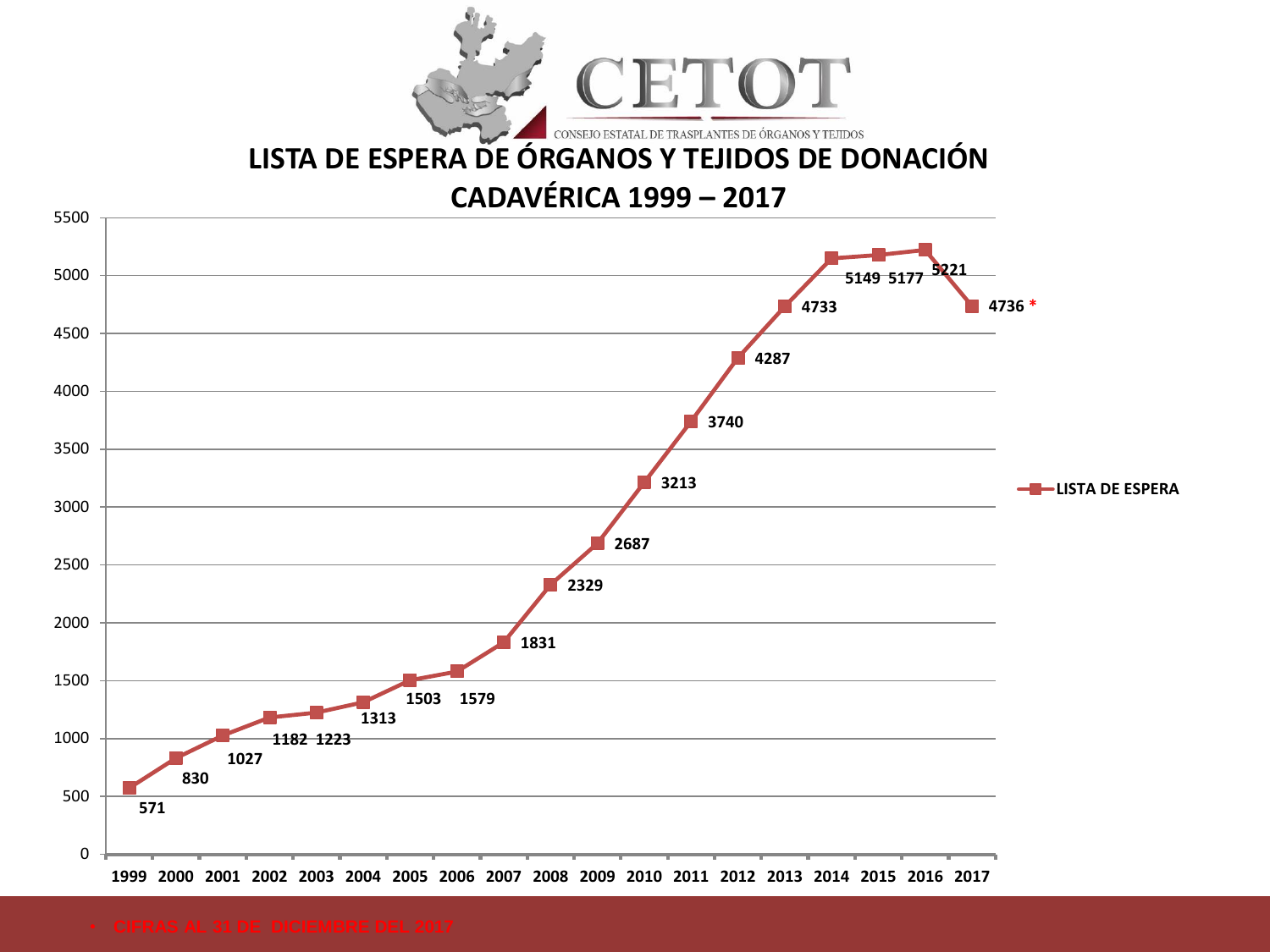

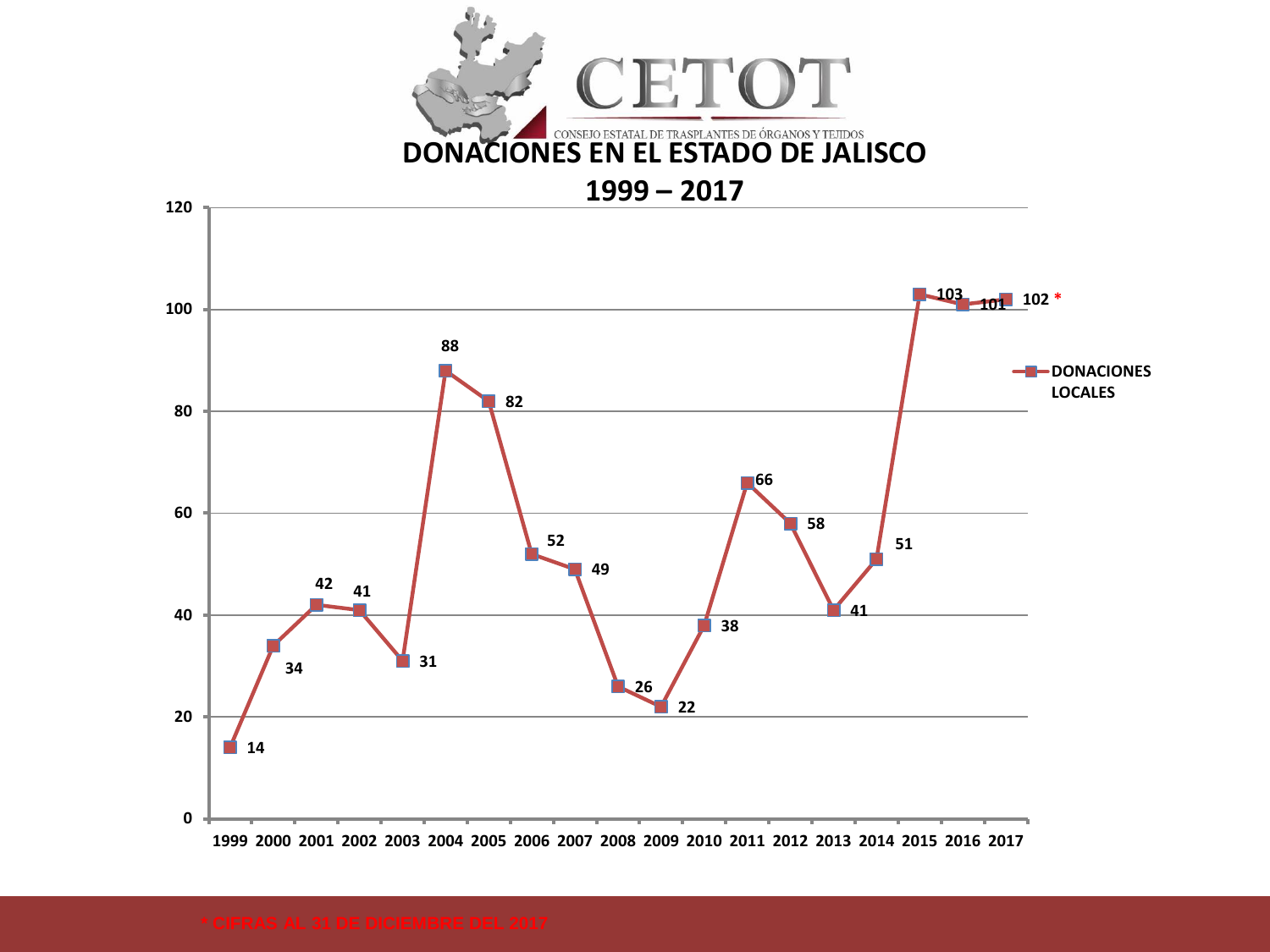



**\* CIFRAS AL 31 DE DICIEMBRE DEL 2017**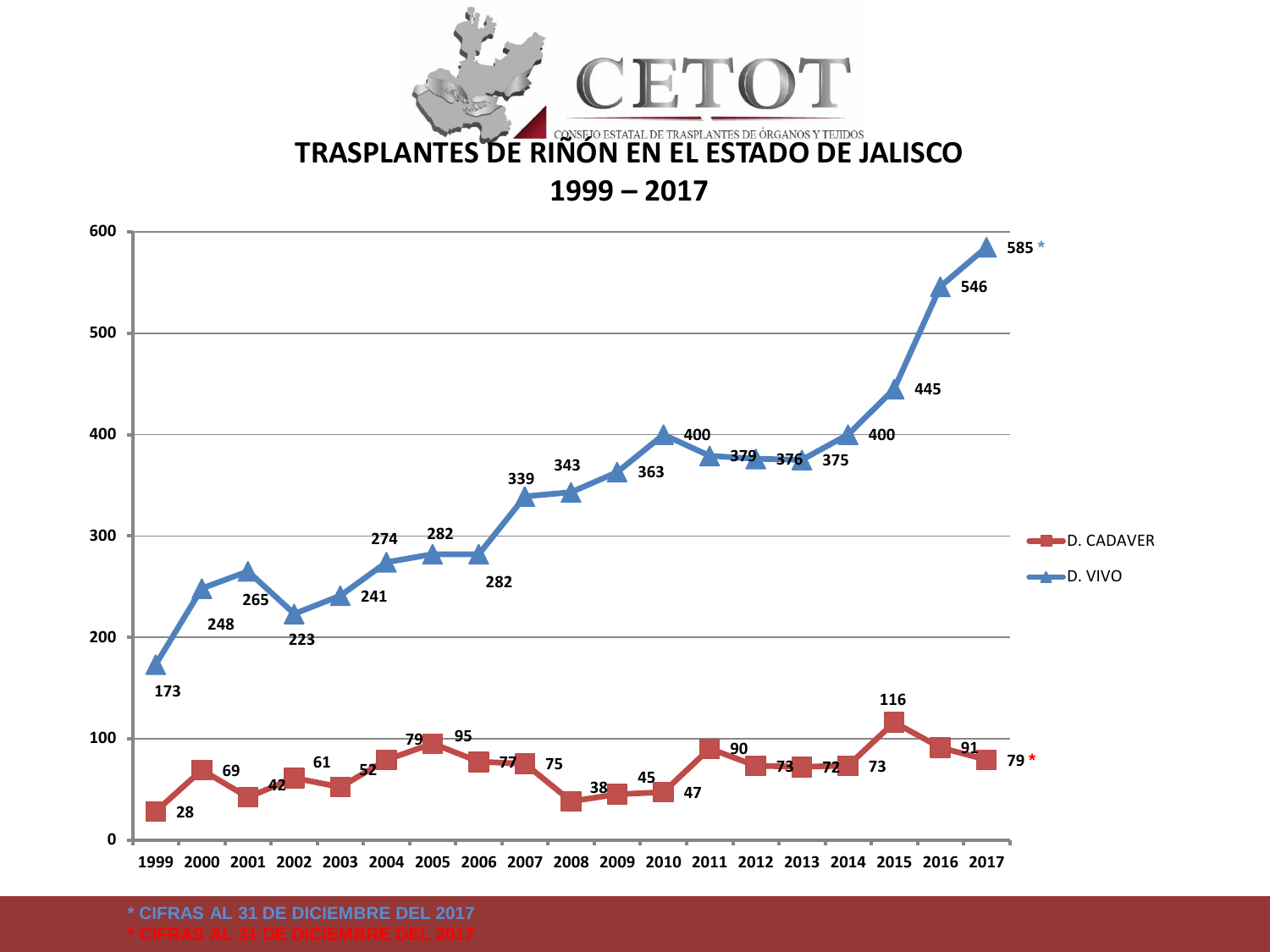



**\* CIFRAS AL 31 DE DICIEMBRE DEL 2017**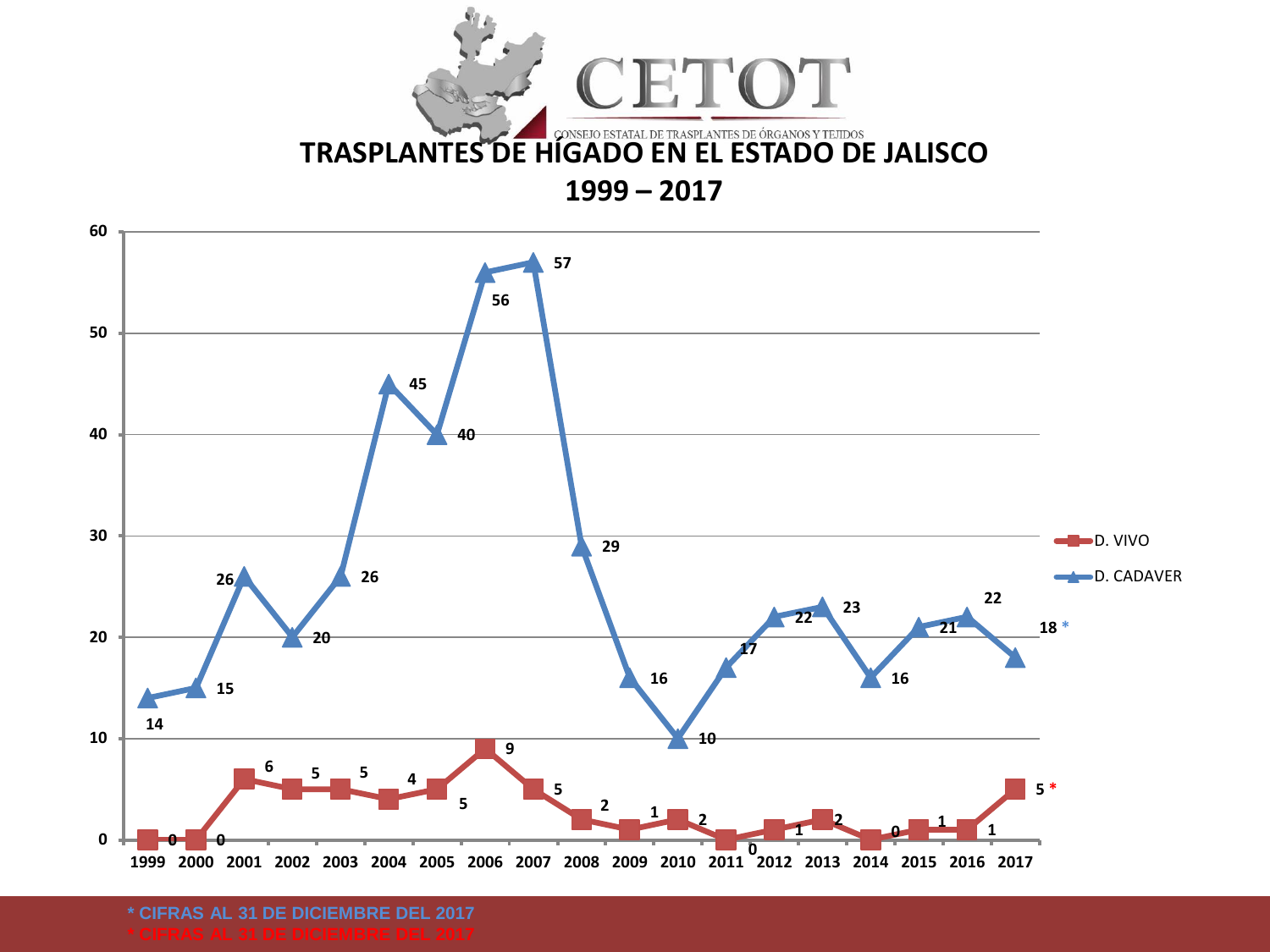

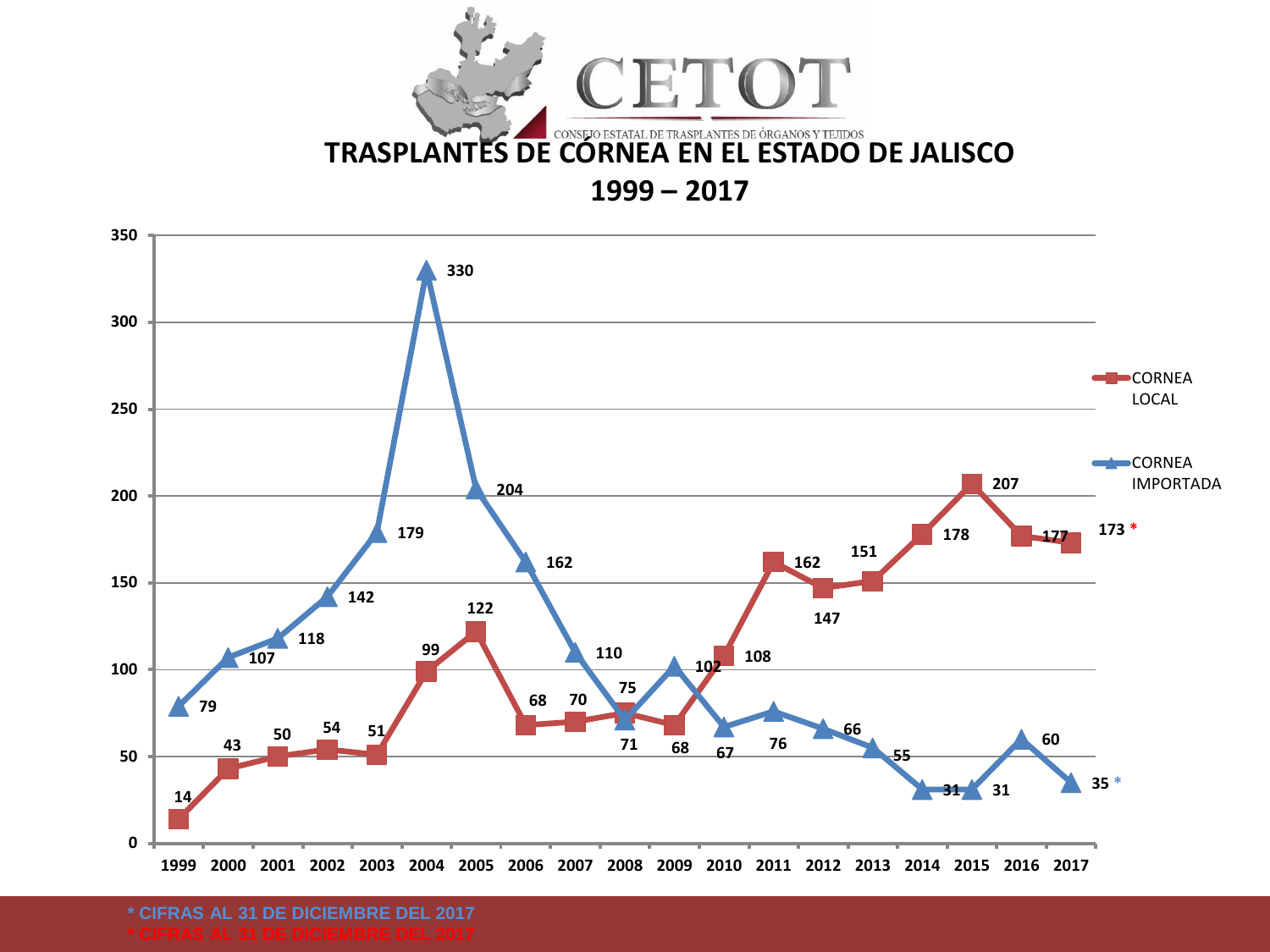



#### **TOTAL DE TRASPLANTES RENALES DE VIVO AL 6o. BIMESTRE: 585**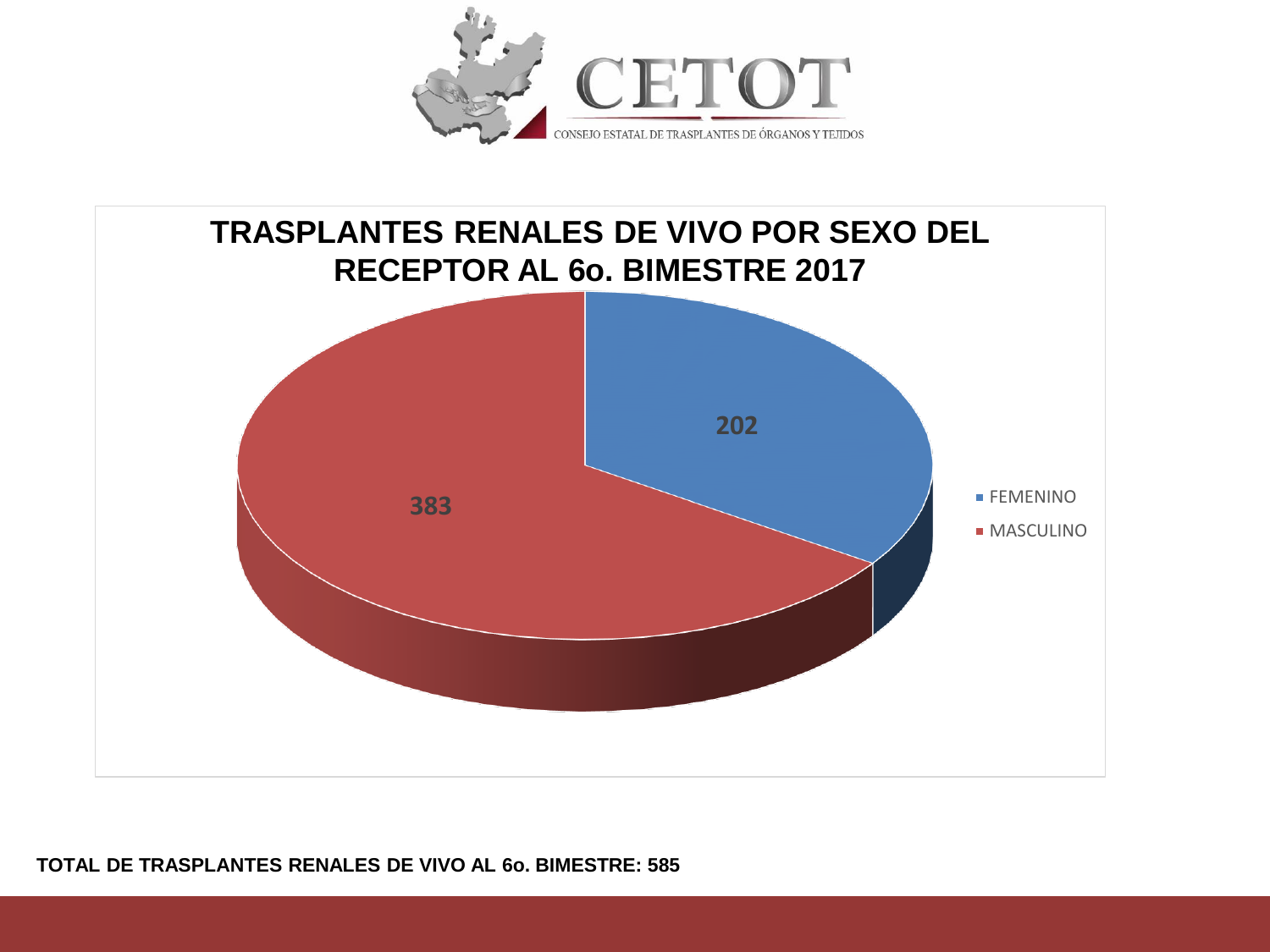

#### **TRASPLANTE RENAL DE VIVO POR GRUPO ETAREO DEL RECEPTOR AL 6o. BIMESTRE DEL 2017**



**TOTAL DE TRASPLANTES RENALES DE VIVO AL 6o. BIMESTRE: 585**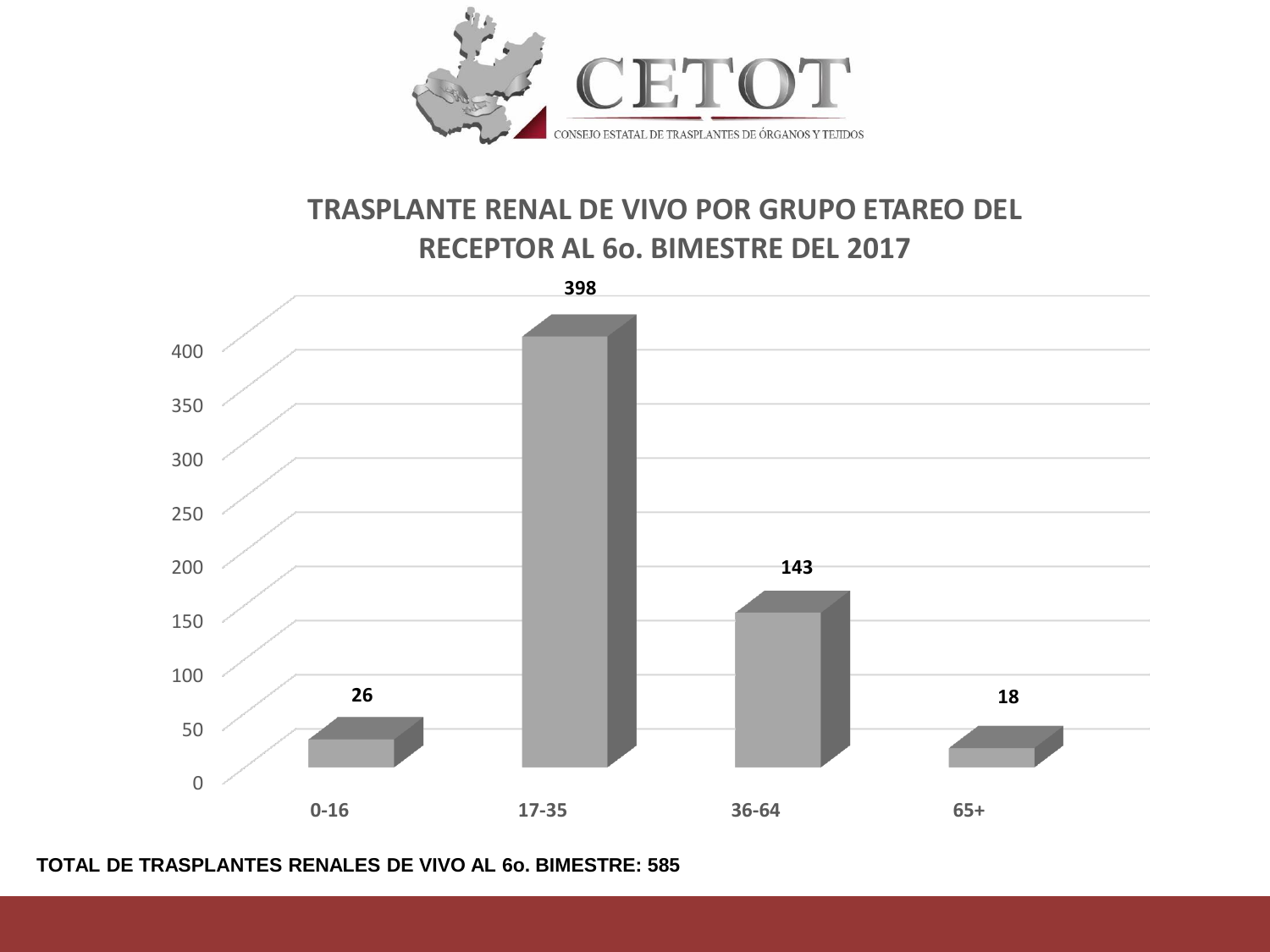



#### **TOTAL DE TRASPLANTES RENALES DE VIVO AL 6o. BIMESTRE: 585**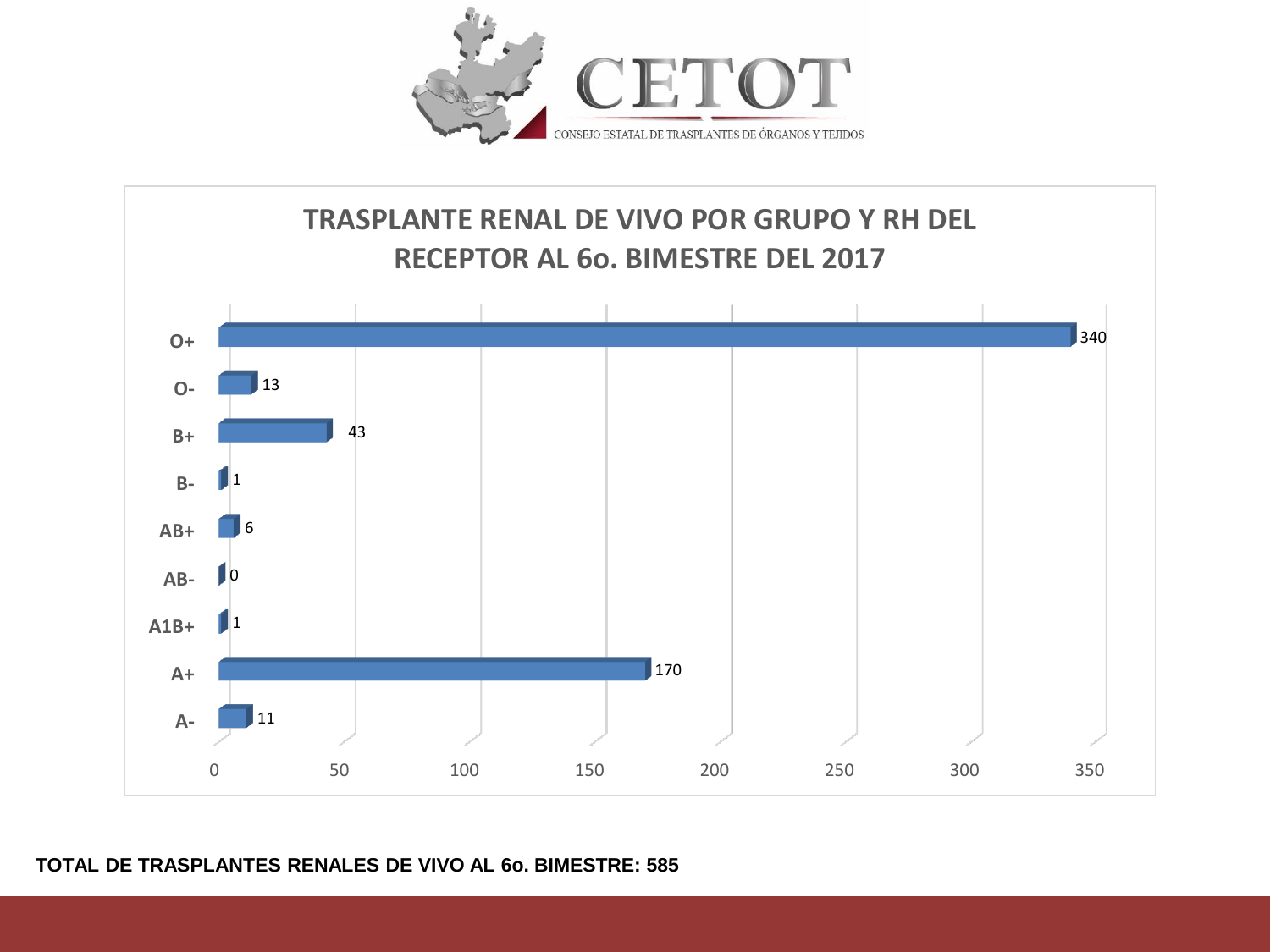

#### **TRASPLANTES RENALES DE CADAVER POR SEXO DEL RECEPTOR AL 6o. BIMESTRE 2017**



**TOTAL DE TRASPLANTES RENALES DE CADAVER AL 6o. BIMESTRE: 79**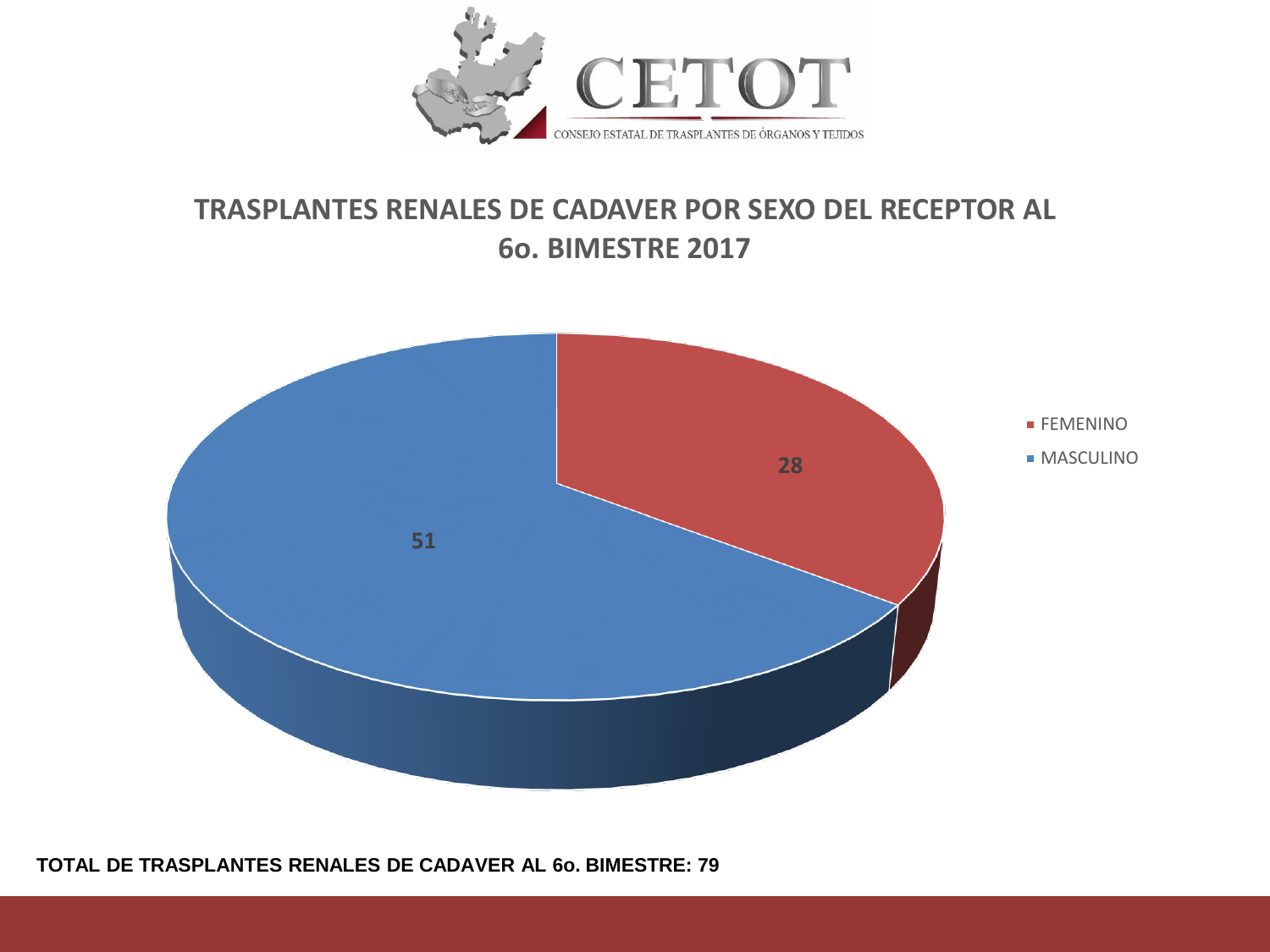

## **TRASPLANTE RENAL DE CADAVER POR GRUPO ETAREO DEL RECEPTOR AL 6o. BIMESTRE DEL 2017**



**TOTAL DE TRASPLANTES RENALES DE CADAVER AL 6o. BIMESTRE: 79**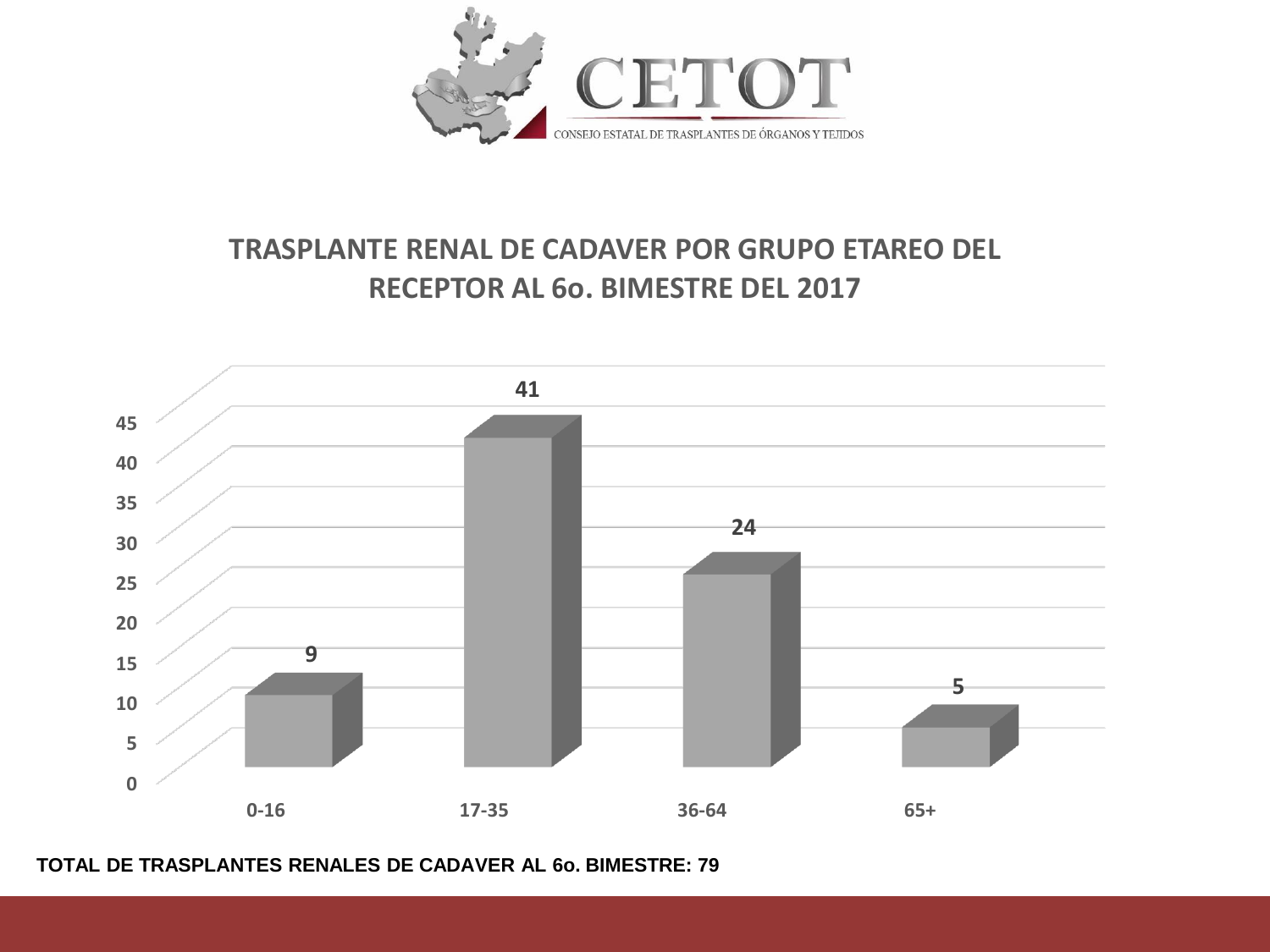

## **TRASPLANTE RENAL DE CADAVER POR GRUPO Y RH DEL RECEPTOR AL 6o. BIMESTRE DEL 2017**



**TOTAL DE TRASPLANTES RENALES DE CADAVER AL 6o. BIMESTRE: 79**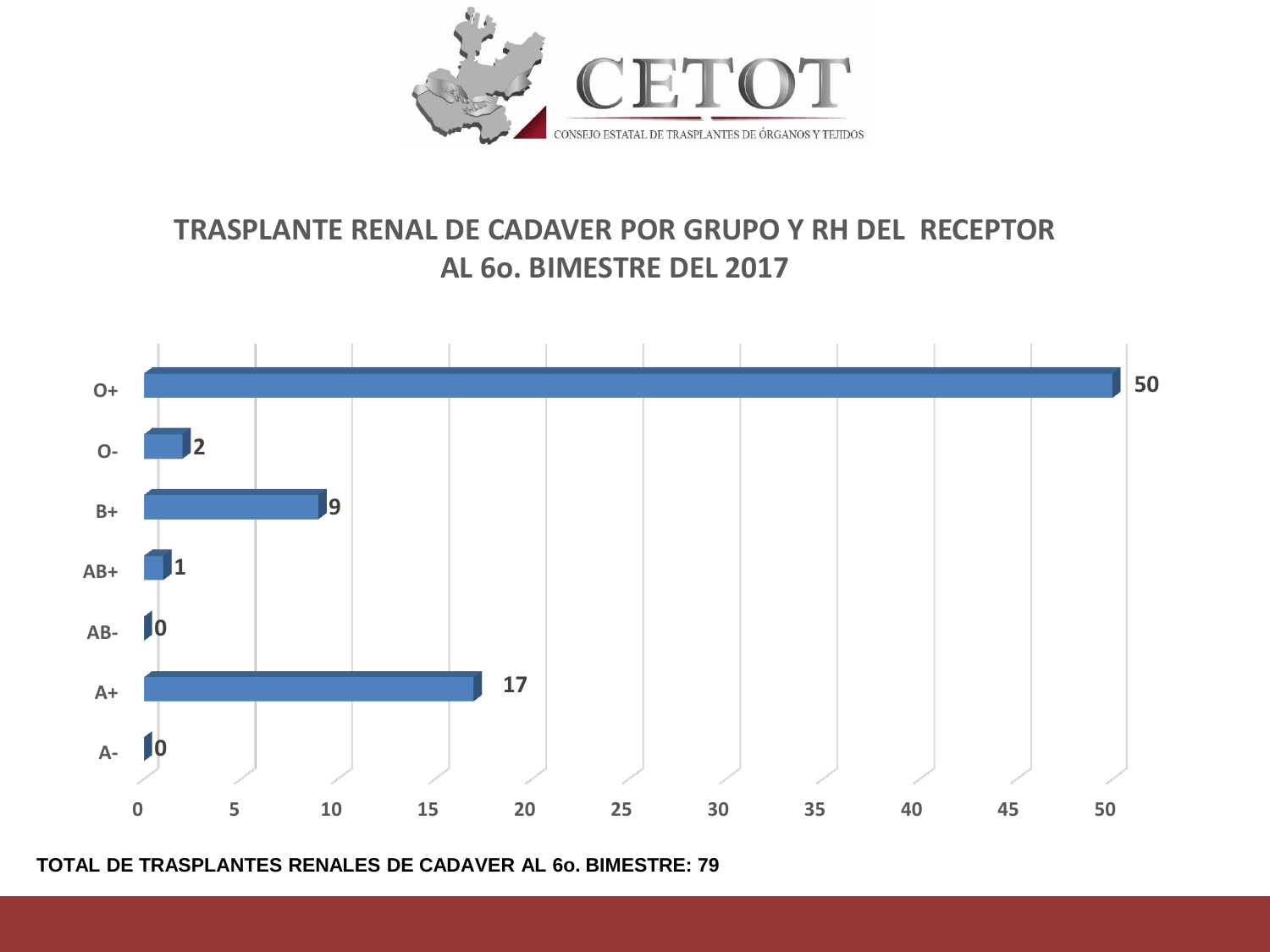

#### **TRASPLANTES DE CORNEA LOCAL POR SEXO DEL RECEPTOR AL 6o. BIMESTRE 2017**



**TOTAL DE TRASPLANTES DE CORNEA LOCAL AL 6o. BIMESTRE: 173**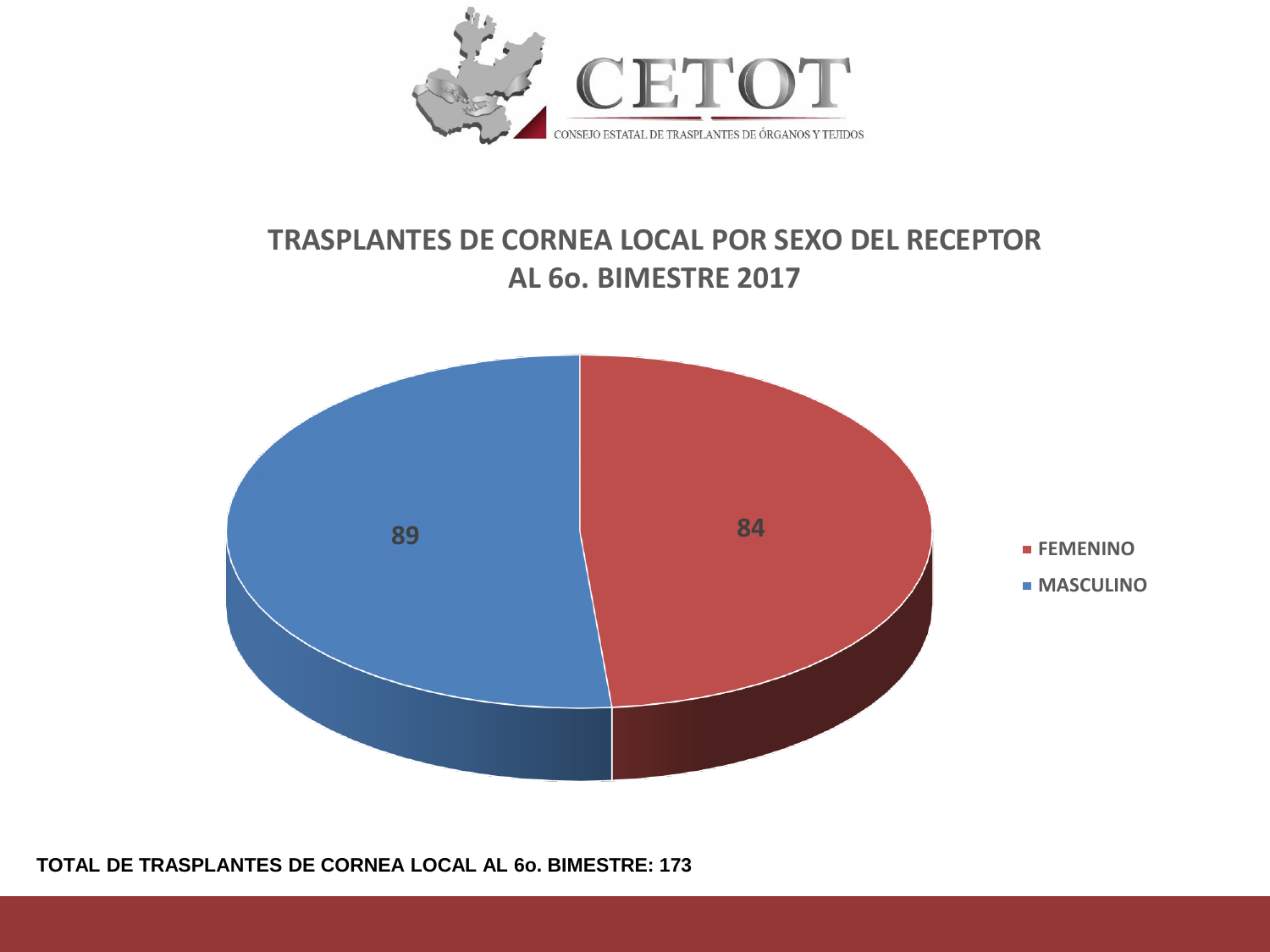

#### **TRASPLANTE DE CORENA LOCAL POR GRUPO ETAREO DEL RECEPTOR AL 6o. BIMESTRE DEL 2017**



**TOTAL DE TRASPLANTES DE CORNEA LOCAL AL 6o. BIMESTRE: 173**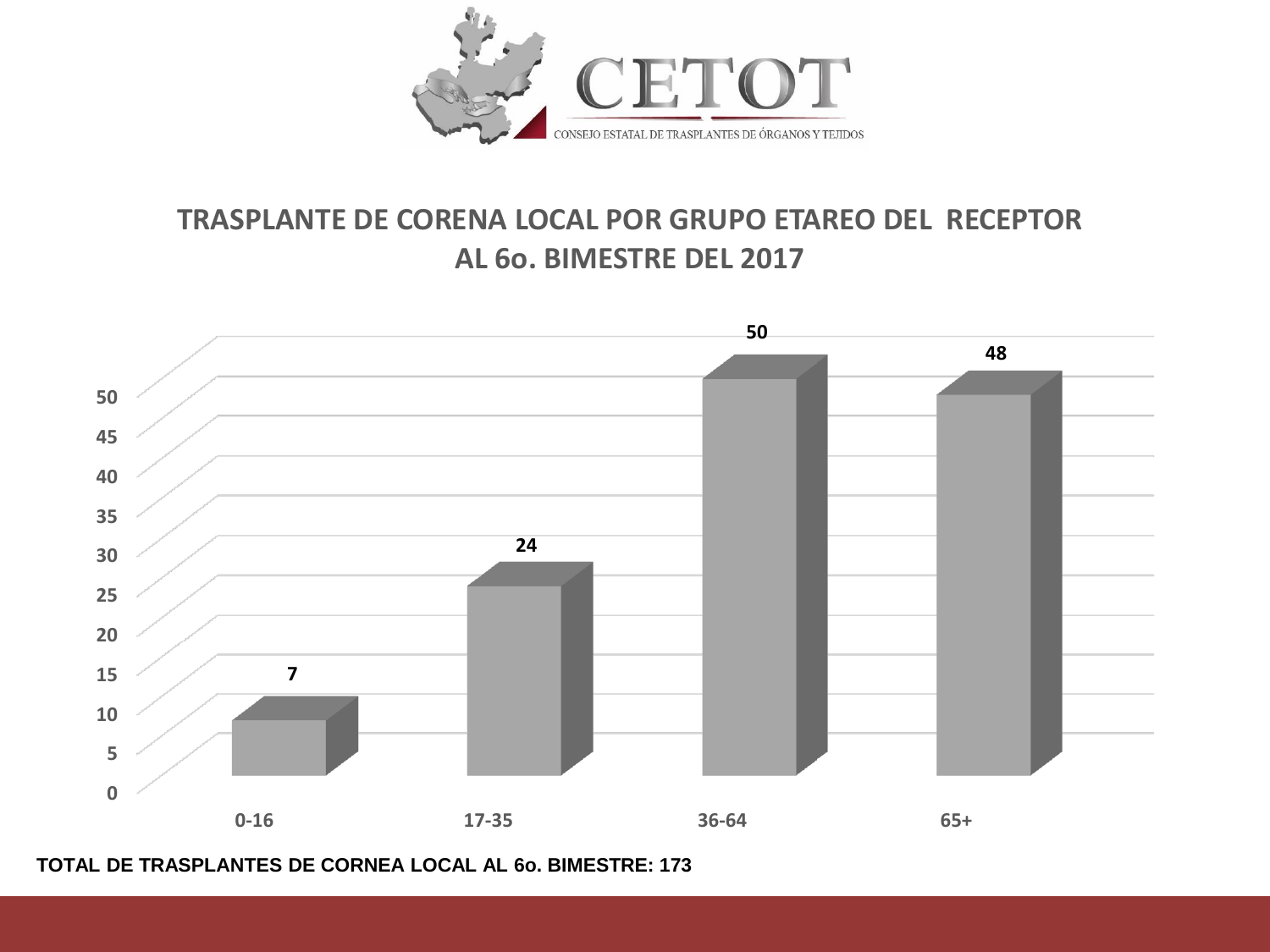

## **TRASPLANTES DE CORNEA EXTRANJERA POR SEXO DEL RECEPTOR AL 6o. BIMESTRE 2017**



**TOTAL DE TRASPLANTES DE CORNEA EXTRANJERA AL 6o. BIMESTRE: 35**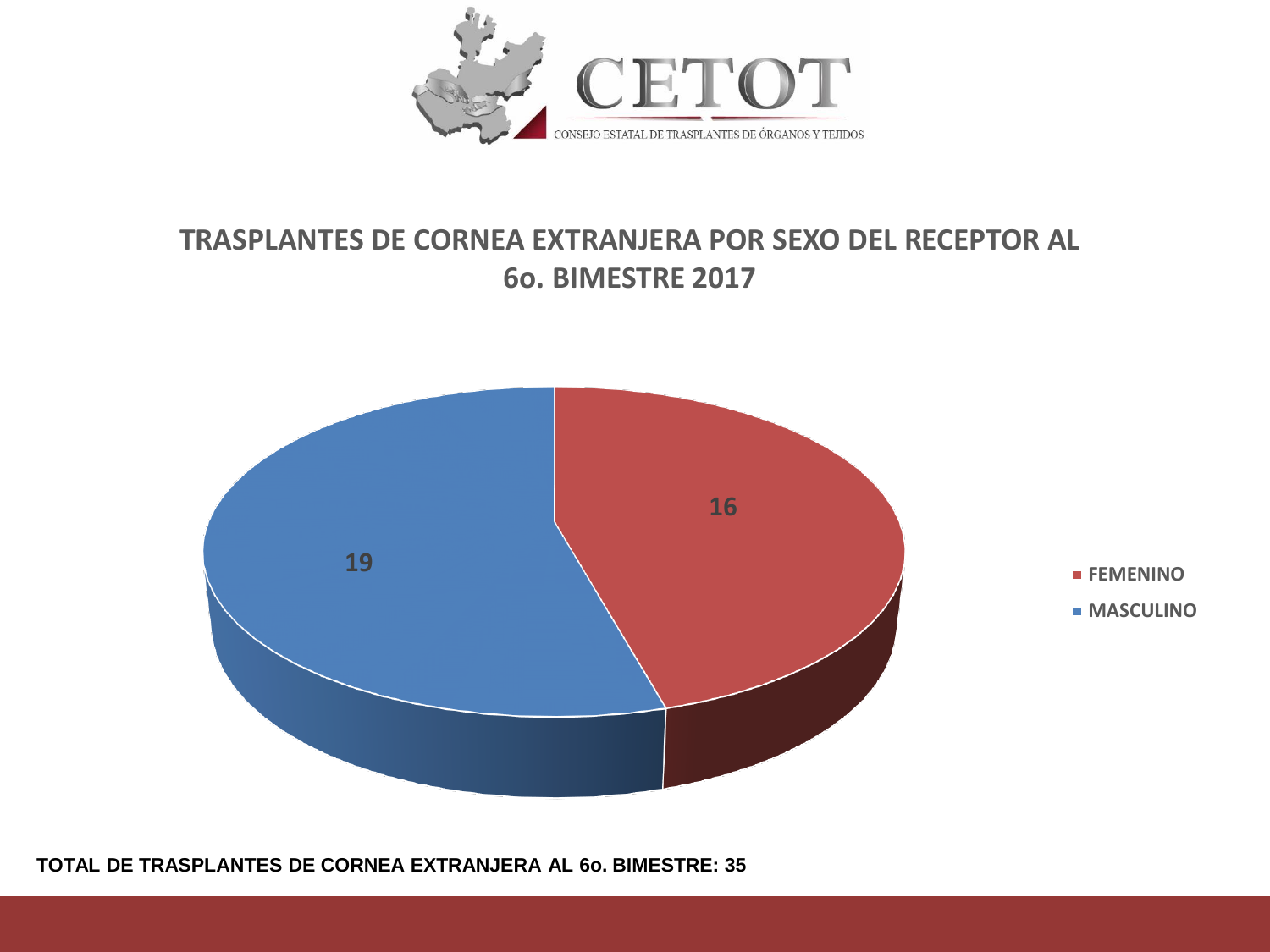

## **TRASPLANTE DE CORENA EXTRANJERA POR GRUPO ETAREO DEL RECEPTOR AL 6o. BIMESTRE DEL 2017**



**TOTAL DE TRASPLANTES DE CORNEA EXTRANJERA AL 6o. BIMESTRE: 35**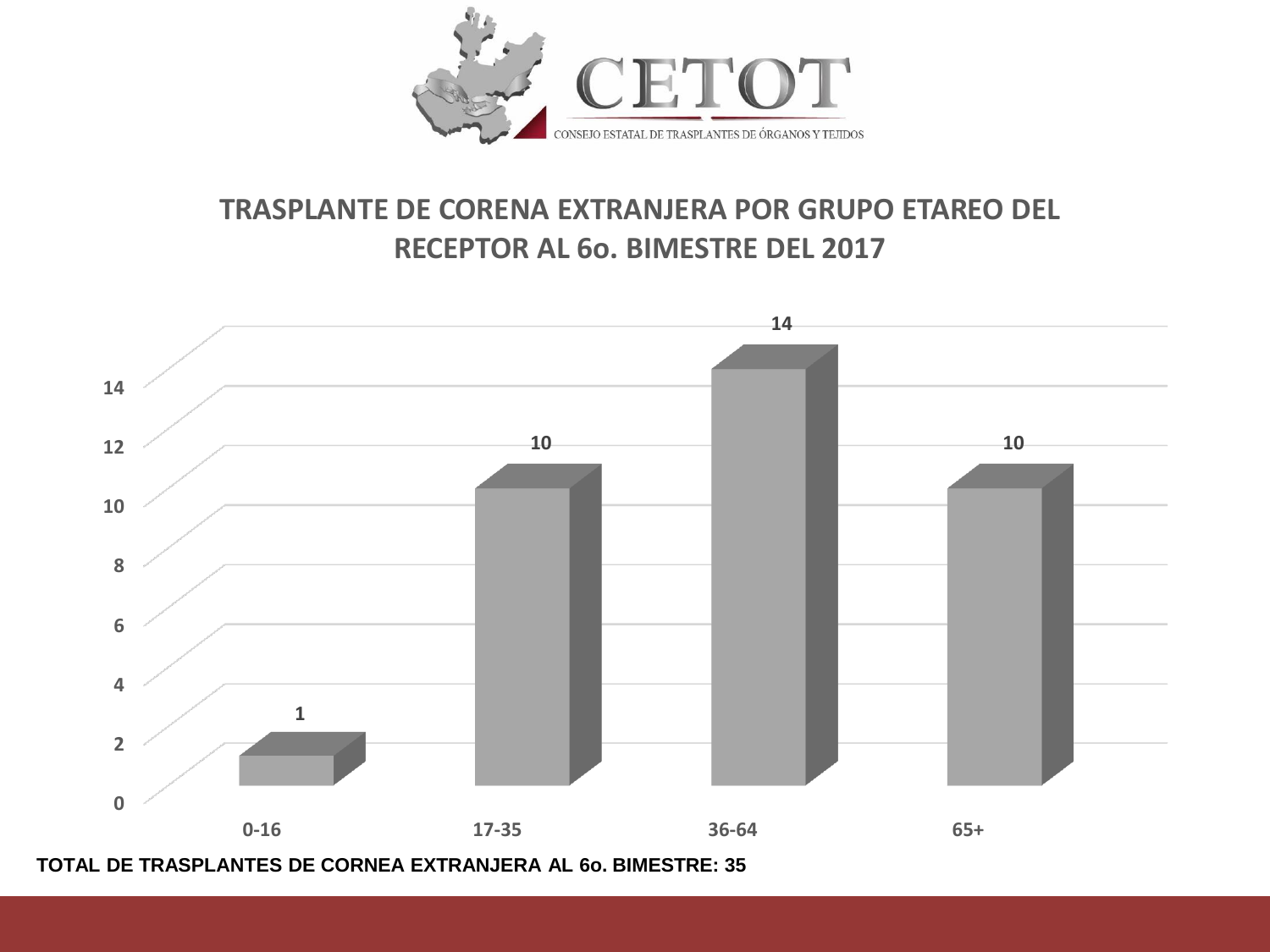

#### **TRASPLANTES HEPATICOS DE CADAVER POR SEXO DEL RECEPTOR AL 6o. BIMESTRE 2017**



**TOTAL DE TRASPLANTES HEPATICOS DE CADAVER AL 6o. BIMESTRE: 18**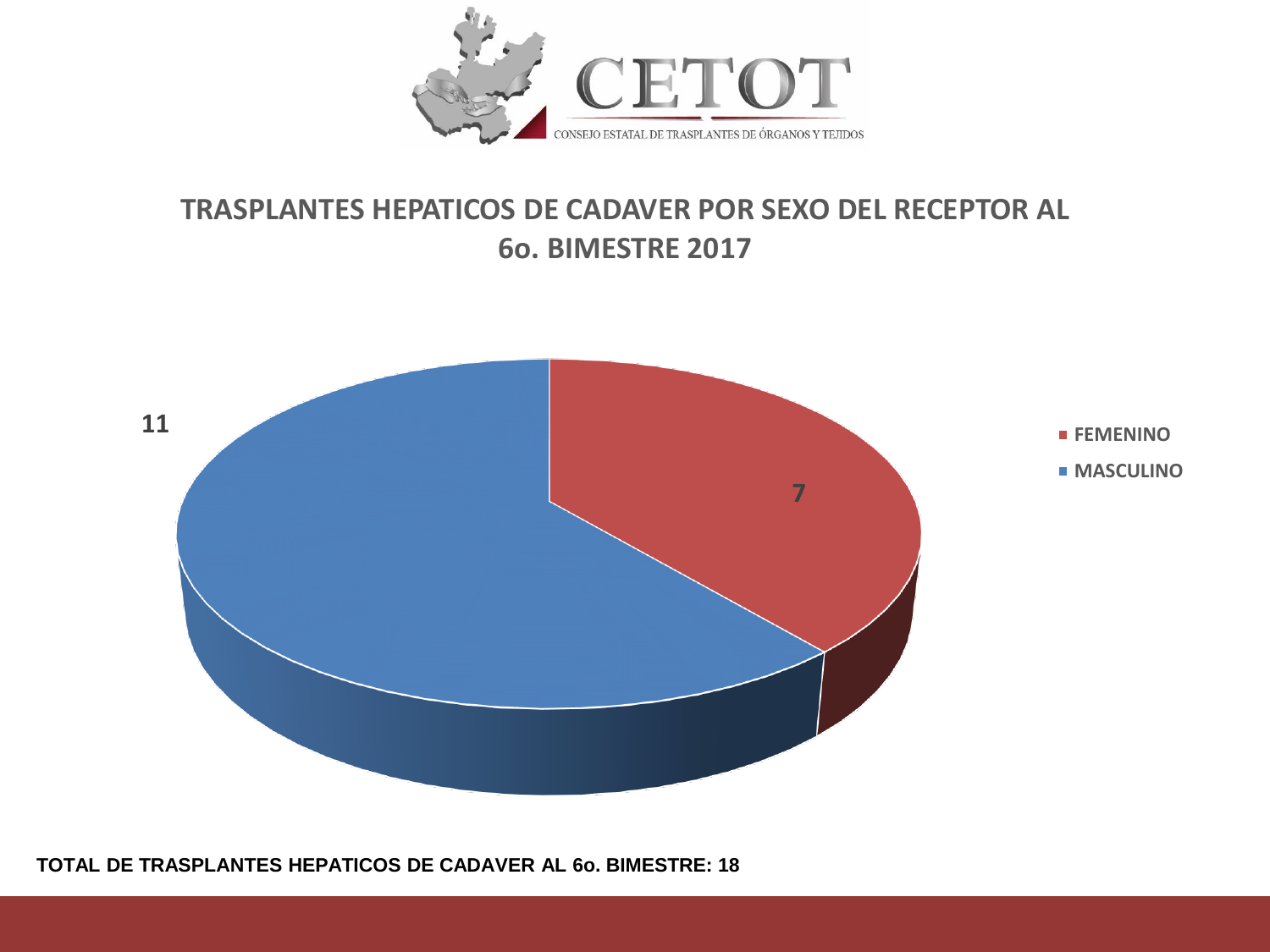

## **TRASPLANTE HEPATICO DE CADAVER POR GRUPO ETAREO DEL RECEPTOR AL 6o. BIMESTRE DEL 2017**



**TOTAL DE TRASPLANTES HEPATICOS DE CADAVER AL 6o. BIMESTRE: 18**